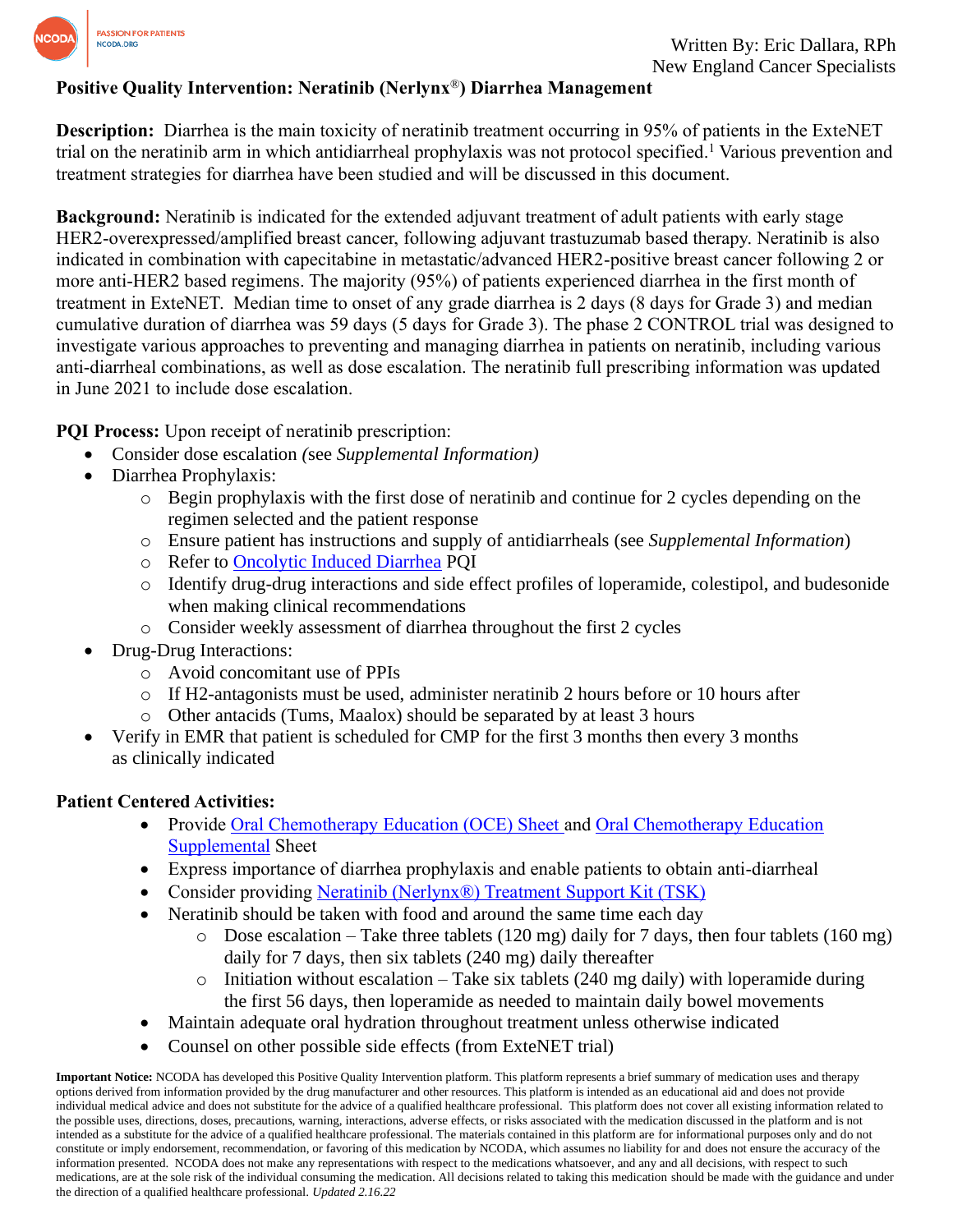

- o Diarrhea (95%)
	- Advise patients to call office if diarrhea is uncontrolled with anti-diarrheal
- o Nausea (43%)
- o Abdominal pain (36%)
- $\circ$  Vomiting (26%)
- o Stomatitis (14%)
- Patient Assistance: [NCODA Financial Assistance Tool](https://www.ncoda.org/financial-assistance/)

#### **References:**

- 1. NERLYNX® [Package Insert]. Los Angeles, CA: Puma [Biotechnology,](https://www.accessdata.fda.gov/drugsatfda_docs/label/2017/208051s000lbl.pdf) Inc.
- 2. Hurvitz S, Chan A, Iannotti N, et al. Effects of adding budesonide or colestipol to loperamide prophylaxis on neratinib- associated diarrhea in patients with HER2+ early-stage breast cancer: CONTROL trial. Presented at: 40th Annual San Antonio Breast Cancer Symposium; Dec 5-9, 2017; San Antonio, TX. Poster P3-14-01. 3. Martin M, Holmes FA, Ejlertsen B, et al. Neratinib after trastuzumab-based adjuvant therapy in HER2-positive breast cancer (ExteNET): 5-year analysis of a
- randomised, double-blind, placebo-controlled, phase 3 trial. Lancet Oncol. Dec 2017;18(12):1688-1700. [https://www.ncbi.nlm.nih.gov/pubmed/29146401.](https://www.ncbi.nlm.nih.gov/pubmed/29146401) 4. Barcenas CH, Hurvitz SA, Di Palma J, et al. Effect of prophylaxis on neratinib-associated diarrhea and tolerability in patients with HER2+ early-stage breast cancer: Phase II CONTROL trial. Presented at the American Society of Clinical Oncology (ASCO) Annual Meeting. May 31-June 4, 2019; Chicago, IL. *J Clin Oncol.* 2019;37:(suppl; abstr 548). [https://bit.ly/2Xu86DO.](https://bit.ly/2Xu86DO)

## **Supplemental Information:**

## **Dosing Regimens from CONTROL study:**

| Loperamide | $4 \text{ mg TID days}$ 1-14, then $4 \text{ mg BID days}$ 15-56                                                                                                                    |
|------------|-------------------------------------------------------------------------------------------------------------------------------------------------------------------------------------|
| Budesonide | 9 mg/day for 1 cycle + loperamide 4 mg TID days 1-14, then 4 mg BID days 15-56                                                                                                      |
| Colestipol | 2 gm BID for 1 cycle + loperamide $PRN$ + loperamide 4 mg TID days 1-14, then 4 mg BID<br>days $15-28$                                                                              |
| Neratinib  | 120 mg/day on days 1–7, then 160 mg/day on days 8–14, then 240 mg/day through day 364 or<br>160 mg/day on days 1–14, then 200 mg/day on days 15–28, then 240 mg/day through day 364 |

#### **Dose Escalation Regimen:**

- 120 mg (3 tablets) daily days 1-7
- $\bullet$  160 mg (4 tablets) daily days 8-14
- 240 mg (6 tablets) daily thereafter

#### **Dosage Adjustment for Diarrhea:**

Grade 1 or 2 ( $\leq$  5 days) or Grade 3 ( $\leq$  2 days)

- Maximize use of antidiarrheal agents and assess diet and aggravating substances
- When diarrhea has improved to  $\leq$  Grade 1 or baseline, initiate loperamide 4 mg with each subsequent neratinib dose

Grade 2 ( $>$  5 days) or Grade 3 ( $>$  2 days) or any grade with complicating features of dehydration, fever, hypotension, renal failure, or Grade 3/4 neutropenia):

- Interrupt treatment. Modify diet; maintain fluid intake of  $\sim$ 2 L
- If diarrhea improves to  $\leq$  Grade 1 in 1 week or less, resume neratinib at the same dose
- If diarrhea improves to  $\leq$  Grade 1 in more than 1 week, resume neratinib at the <u>next lower dose</u>
- If diarrhea has improved to < Grade 1/baseline, initiate loperamide 4 mg with each subsequent dose

Recurrent Grade 2 or more occurring at 120 mg once daily dose, or, Grade 4 diarrhea:

• Permanently discontinue neratinib

**Important Notice:** NCODA has developed this Positive Quality Intervention platform. This platform represents a brief summary of medication uses and therapy options derived from information provided by the drug manufacturer and other resources. This platform is intended as an educational aid and does not provide individual medical advice and does not substitute for the advice of a qualified healthcare professional. This platform does not cover all existing information related to the possible uses, directions, doses, precautions, warning, interactions, adverse effects, or risks associated with the medication discussed in the platform and is not intended as a substitute for the advice of a qualified healthcare professional. The materials contained in this platform are for informational purposes only and do not constitute or imply endorsement, recommendation, or favoring of this medication by NCODA, which assumes no liability for and does not ensure the accuracy of the information presented. NCODA does not make any representations with respect to the medications whatsoever, and any and all decisions, with respect to such medications, are at the sole risk of the individual consuming the medication. All decisions related to taking this medication should be made with the guidance and under the direction of a qualified healthcare professional. *Updated 2.16.22*